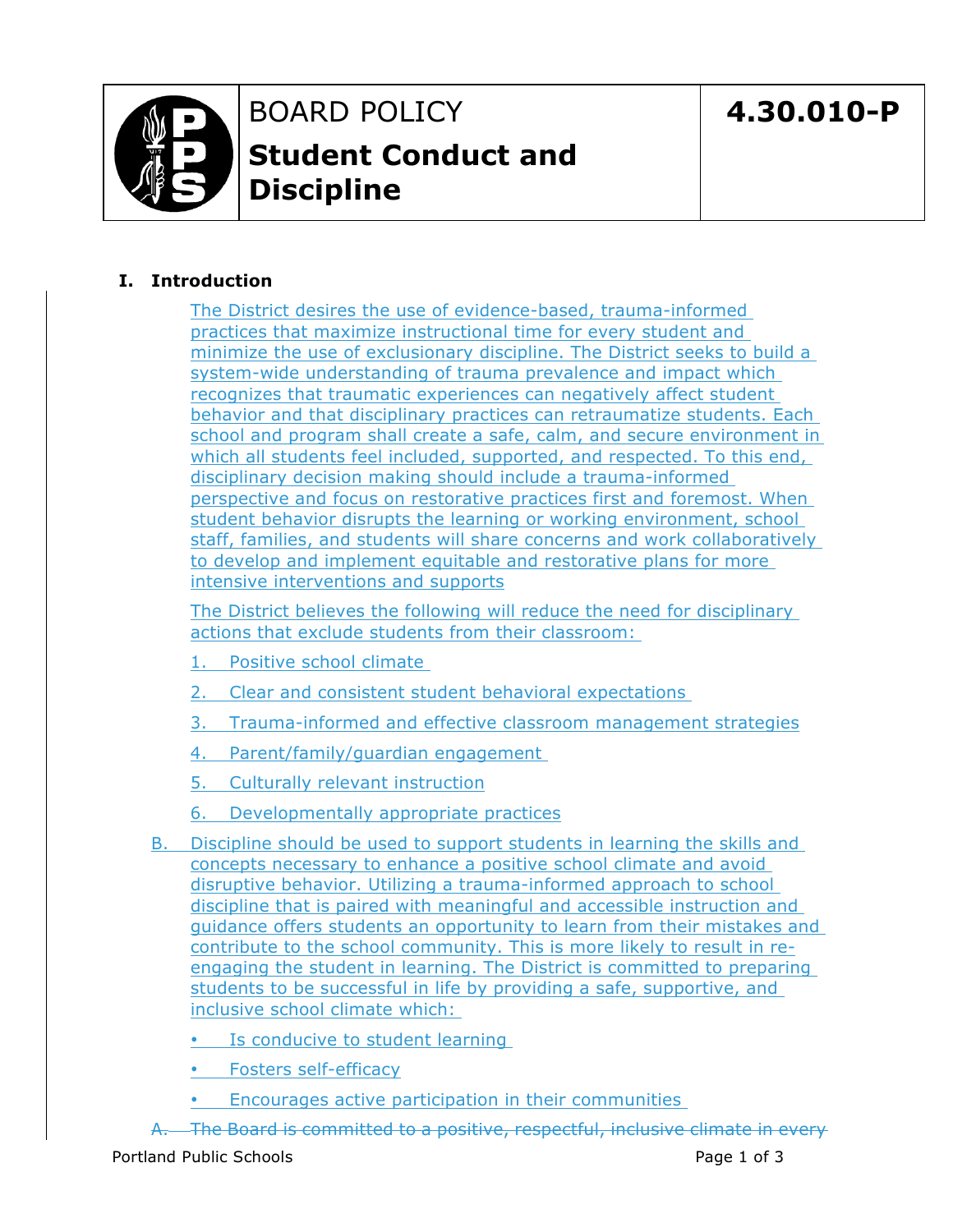school that promotes academic achievement, ensures safe and drug-free learning communities, provides positive behavior supports, ensures equitable outcomes in discipline, and maximizes the time students spend in school.

The Superintendent or designee will work with all schools and programs to carry out a variety of evidence-based, trauma-informed practices and strategies for maintaining a safe, calm, and secure school climate. The strategies shall focus on:

- Communicating clear, appropriate, and consistent behavior expectations
- Educating students on behavior expectations
- Providing students with tiered supports/interventions
- Implementing consistent and fair use of consequences
- Eliminating disproportionate uses of discipline actions
- Continuous review and improvement of discipline practices
- Fostering teachers' use of trauma-informed and effective classroom management strategies

The District recognizes that some students experience disproportionate disciplinary actions in response to their behavior, specifically LatinX students, students with African American or Black, Native American, and Pacific Islander ancestry, English Language Learners, students with disabilities, LGBTQ Continuum students, and students living in poverty. The District recognizes that unconscious biases can impact disciplinary decision-making and seeks to eliminate disparities in the use of school and program discipline. As stated in our district Racial Educational Equity Policy (2.10.010-P), Portland Public Schools is committed to the success of every student in each of our District. Schools and programs shall strive to enforce disciplinary rules fairly, consistently, and without discrimination or bias.

- $\theta$ . Recognizing that student discipline practices are closely related to student achievement, the BoardDistrict supports expects school practices that:
- C.

1. Engage parents/guardians early in the disciplinary process;

- 1. Incorporate student and family perspective at all levels from policy to enforcement, and engage parents/guardians early in disciplinary processes;
- 2. Are well researchedtrauma-informed and evidence based, and resulting in safer schools grounded in equity, improvede student achievement, improvedd student attendance, and increased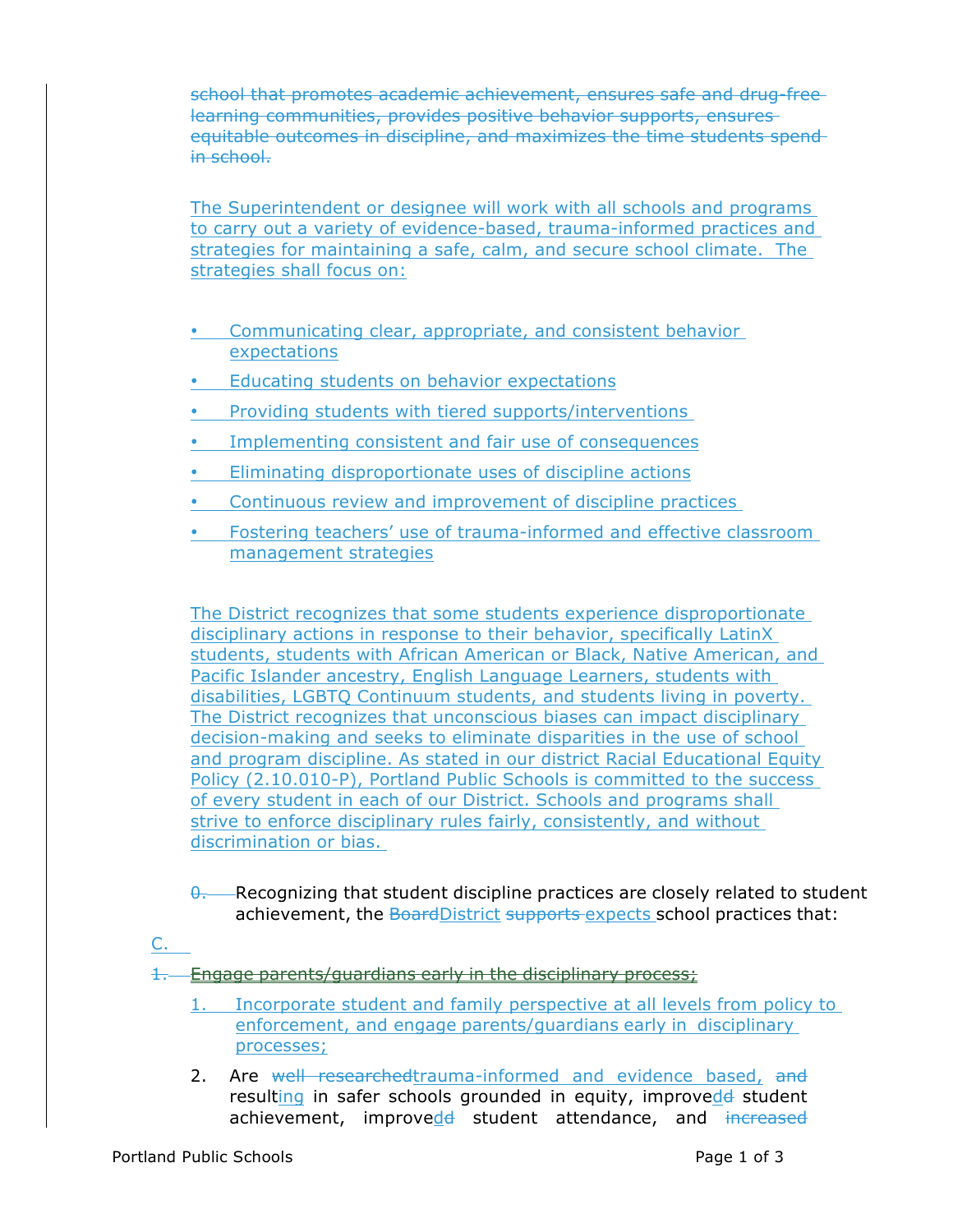#### student accountabilityfosters student sense of self-efficacy;

- 3. Provide consistency, fairness, and equitable interventions and consequences across all schools and programs in the district;
- 4. Eliminate disparities in applying discipline by assuring equitable tiered interventions and consequences across all racial and ethnic groups, by gender, among those with disabilities and other protected classes (see 1.80.020-P Non-Discrimination);
- 5. Define and communicate expectations for student behavior;
- $6$ . Define and communicate expectations for staff responsibilities related to student conduct and discipline;

6.

Use restorative practices to Bbalance the needs of the student, the needs of those directly affected by a student's behavior, and the needs of the overall school community;

7.

## Engage parents/guardians early in the disciplinary process;

- 8. Facilitate students, staff, parents/guardians and the community working together to provide both academic and non-academic support to students.
- D. As we are all invested in the success of our children, it is the mutual responsibility of all adults in our school district to take social justice issues in our schools seriously and to take the necessary step to shift our system so that it meets the needs of those it is purported to serve, our students. These responsibilities will include personal and professional introspection, acknowledgement of unconscious biases, willingness to learn restorative practices and how to hold a traumainformed perspective. Additionally, District leadership is expected to provide professional development to support these shifts, and to define procedures and practices that build a safe, supportive, and inclusive school climate. School staff must utilize the learning opportunities provided to create and maintain an environment that inspires student learning by using principles of positive behavior support, cultural responsiveness, and trauma-informed effective discipline practices to support students' prosocial development.

**Student Conduct Principles** 

Proper student conduct, reinforced by an effective discipline program based on best practices and cultural responsiveness, is essential to creating and maintaining a positive, respectful, and inclusive school climate.

A positive, respectful, and inclusive school climate is the mutual responsibility of: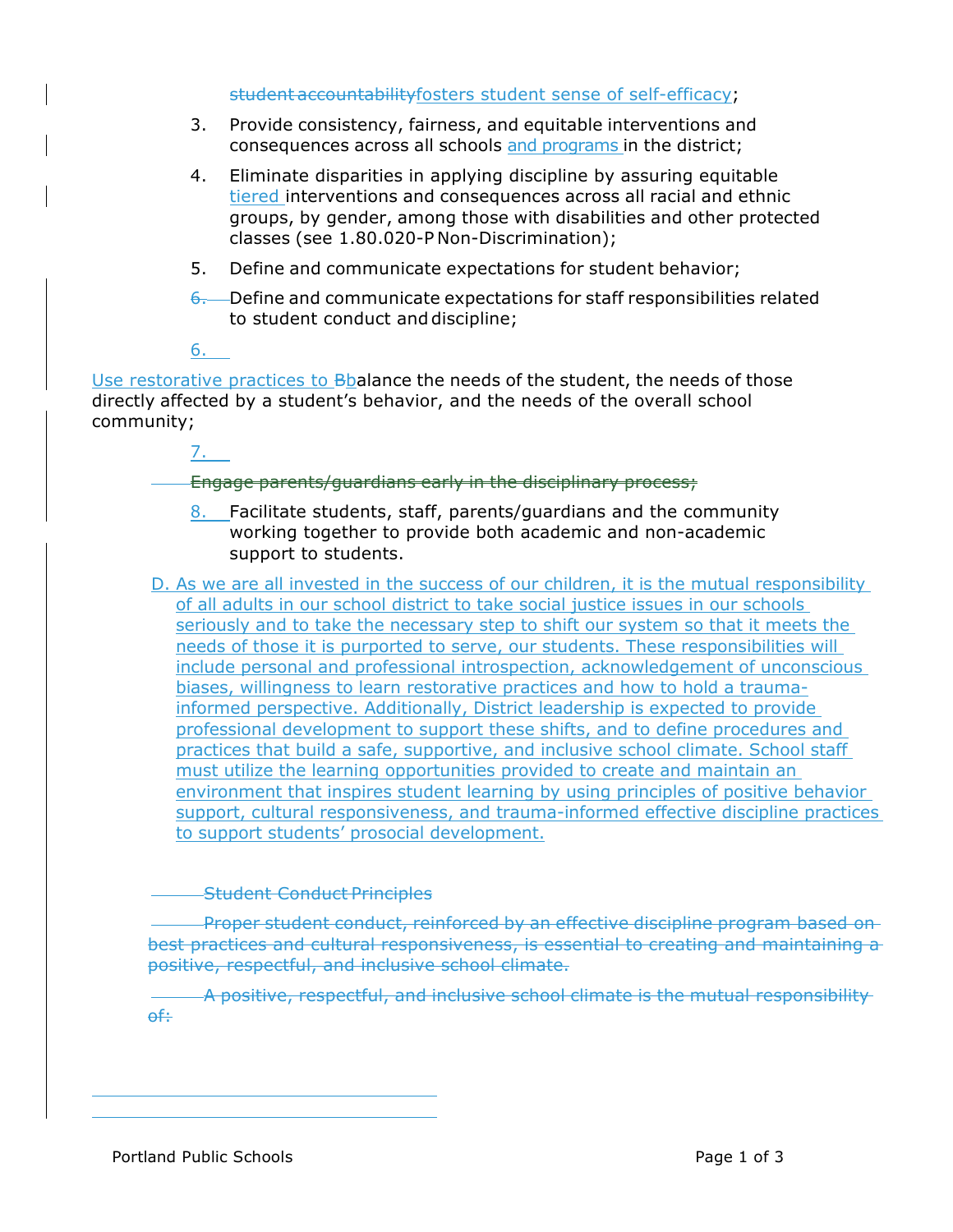- 0. District staff, who are expected to create an environment for student success using principles of positive behavior support/effective discipline practices and cultural competency in managing student conduct;
- 0. Students, who are expected to learn to function effectively in a school environment, learn the consequences of their behavior, develop selfdiscipline and take responsibility for their actions;
- 0. Parents/guardians, who are expected to take an active role in school efforts to implement positive behavior supports and to work with schools to address their students' needs; and
- 0. The community, whose partnerships are encouraged and welcomed in supporting appropriate student behavior.
- . Students shall comply with the authority of district staff as granted by law and with District standards of conduct including the school-based Student Conduct and Discipline Plan. They shall conduct themselves in an orderly manner at school during the school day and during school-sponsored activities.

#### **VII.II. Discipline Principles**

- A. Discipline should must be an equitable, transparent, timely, fair, and developmentally appropriate response based on individual student needs as defined in ORS 339.250., and match the severity of the student's misbehavior.
- B. Discipline should teach students to behave in ways that contribute to academic and behavioral success, and to support a school environment where students and staff are positive, respectful and inclusive.
- C.B. Discipline practices should prevent determis undesired behavior before it occurs, and use effective interventions after it occurs, seeking to repair any harm caused.
- D. Discipline should be used to support students in learning the skills necessary to enhance a positive school climate and avoid negative behavior. School discipline that is paired with meaningful instruction and guidance offers students an opportunity to learn from their mistakes and contribute to the school community, and is more likely to result in getting the student re-engaged in learning.
	- The District and schools shall make every reasonable effort to first correct student undesired misbehavior through family, and school, and community-based resources. These efforts involve utilizing a traumainformed perspective to analyze analyzing individual student needs and adult responses, developing preventive, and responsive, and developmentally appropriate interventions and providing disciplinary and educationalalternatives.

C.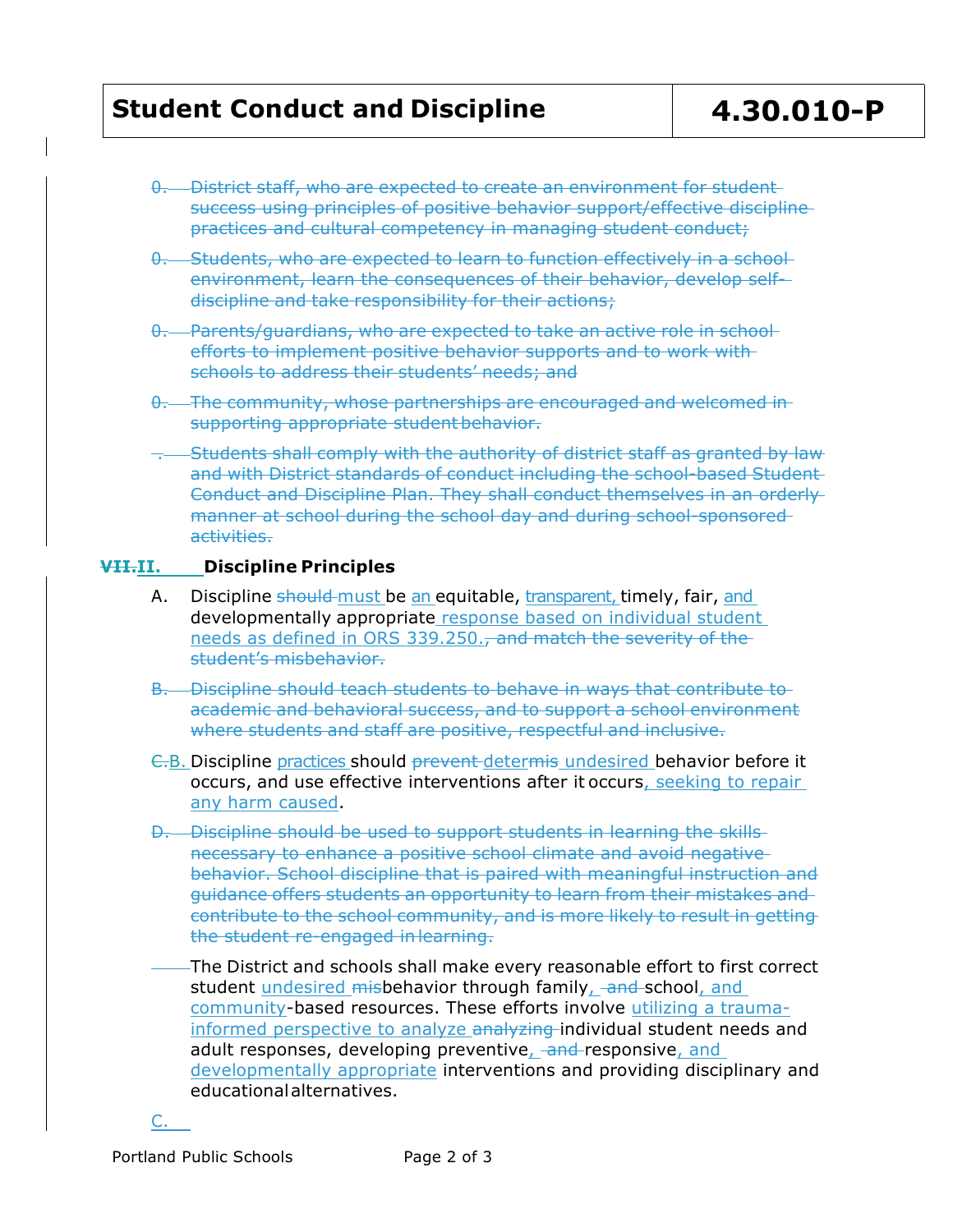D. Discipline should take into consideration the understood effects of trauma to the developing brain and start at the lowest possible level reasonably calculated to change the student's behavior and to minimize the loss of instructional time. It is the expectation that District representatives consider an individual student's trauma load when discussing discipline. District administrators are authorized to expel students from schools pursuant to District policies and administrative directives. However, Uunless there is a behavior that poses an imminent to others, exclusionary discipline should be the actions of a last resort.

 $\overline{\mathbf{r}}$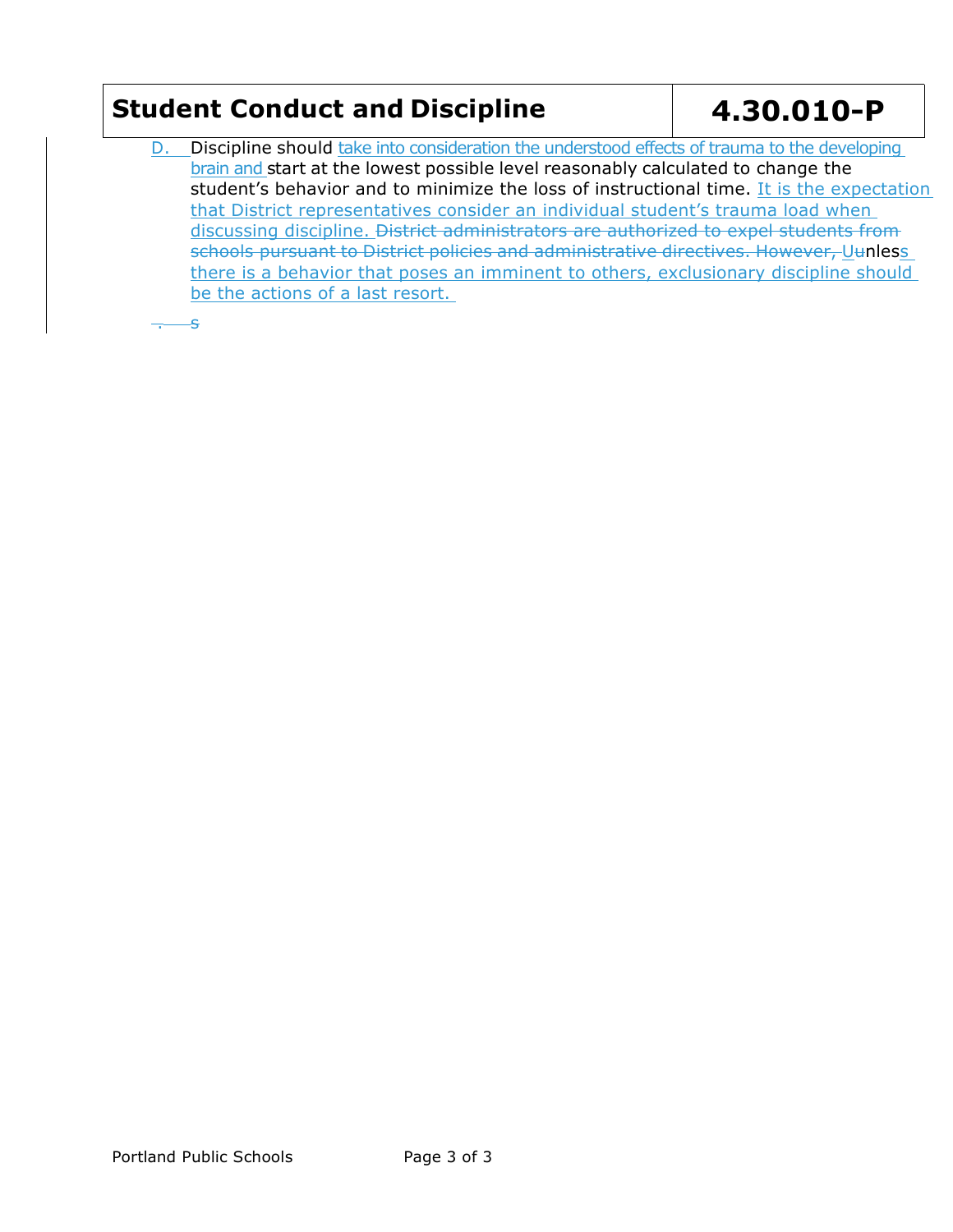there is extreme disruption of the educational process or behavior that poses a danger to persons or property, exclusionary discipline practices should be the action of last resort.

### **XII.III. Monitoring and Accountability**

- A. Ongoing monitoring shall be used to ensure that equitable schoolbased practices are implemented in a fair, non-discriminatory, and culturally responsive manner.
- A. The Superintendent shall establish a structure at the District and school level to monitor progress on student conduct, including annual reporting to the BoardDistrict.
- B. The District shall monitor progress on student conduct in a way that is data driven and responsive to the needs of schools and students.
- C. The monitoring structure shall be connected to School and District Improvement Plans and designed to identify areas of need, target tiered areas of concernfor support, thus enabling schools and the District to craft solutions.
- D. Monitoring information shall be presented in a manner that is transparent and accessible to administrators, teachers, and the general public as the law permits (OAR 581-021-0330, OAR 581-021- 0340). Ongoing monitoring shall be used to ensure that equitable school-based practices are implemented in a fair, nondiscriminatory, and culturally responsive manner.

## **XIII.IV. Implementation**

A. The Superintendent shall develop administrative directives, procedures and/or standards to implement thispolicy.

A.

- B. The District shall publish and distribute to staff, students and parents rules expectations outlining student rights and responsibilities, conduct behavior expectations, tiered interventions and possible potential disciplinary actions.
- C. The Superintendent shall develop administrative directives, procedures and standards to implement thispolicy.
- D. The implementation of this policy and corresponding directives will be consistent with related Federal and State law, Districtpolicies, and collective bargaining agreements.
- D. Resource allocation decisions to implement this policy will consider the strong link between discipline and academic achievement. Under this policy, resources will be allocated to support a trauma-informed approach to discipline, positive behavior and provide alternatives to exclusionary discipline.